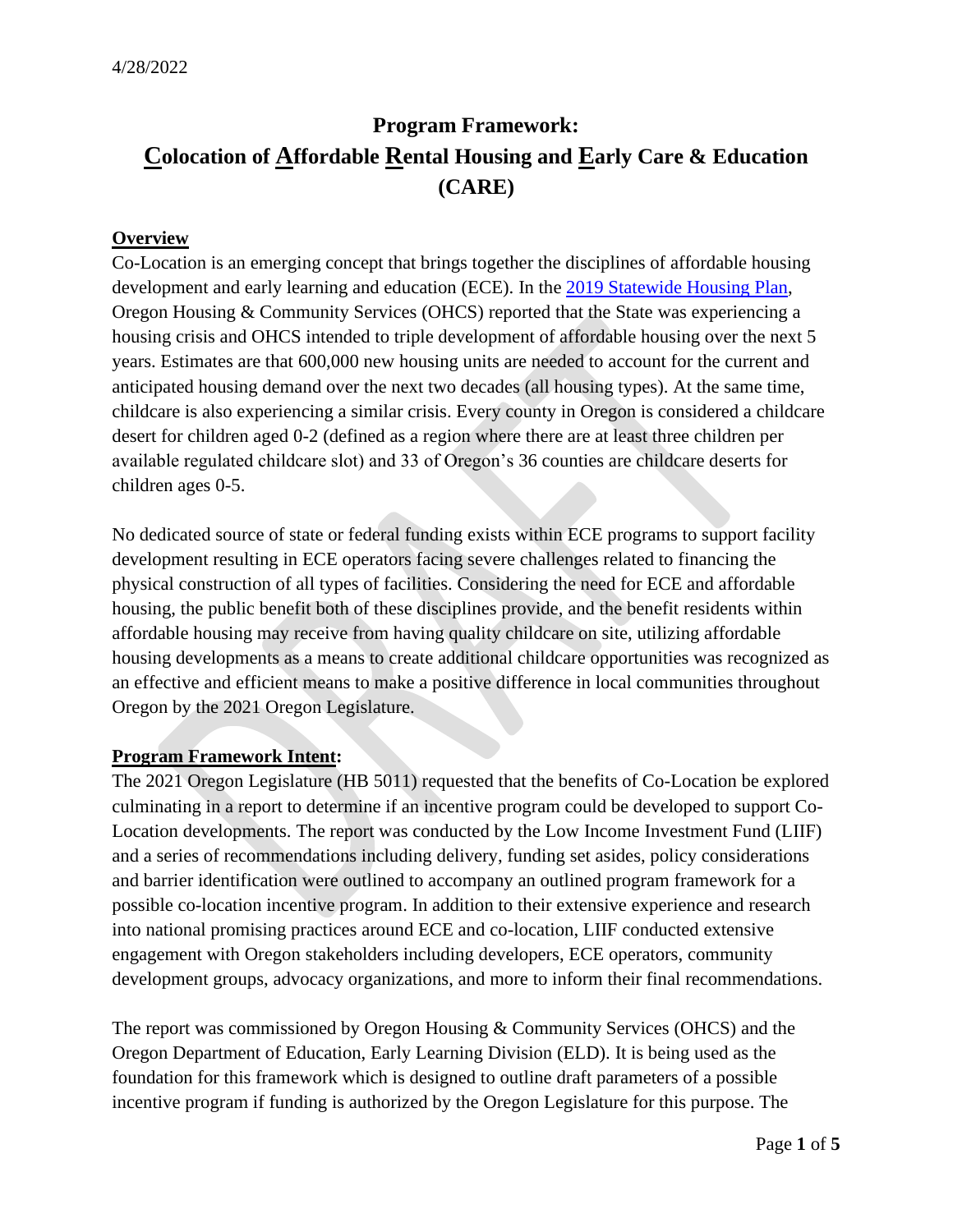framework is being distributed to facilitate conversation amongst stakeholders, including affordable housing developers and early learning professionals to determine if the incentive program, as outlined by the report and interpreted by OHCS and ELD, will provide the support necessary to overcome the current obstacles associated with the developing co-located affordable housing and ECE facilities.

## **Program Design**

a) The CARE program is eligible to be seeded with 10 million dollars if the program framework and delivery concepts are approved by the Oregon Legislature. In alignment with the recommendations set forth in the LIIF study, the CARE program would utilize this investment in the following three ways:

## **1. Low-Interest Loan Fund - 5 Million Dollars**

This 5 million dollar investment would be used to loan resources for any predevelopment, acquisition, construction, or fit-out costs related to newly constructed, preserved or enhanced, or retrofitted ECE facilities located in or on the same site as an affordable rental housing projects.

The Low-Interest Loan Fund would actively seek partnerships from additional investors to enhance loan resources including private, philanthropic and other public sources of capital.

The CARE program would not require any caps on the Low-Interest Loan Fund but loans would be subject to fund availability, stage of development, and limits tied to the anticipated impact of project.

It is anticipated that the public dollars in this loan fund would revolve and be utilized again once returned to the program.

# **2. ECE Facilities Grant Pool – 4.5 Million Dollars**

CARE would allocate 4.5 million dollars for grant purposes to use for any predevelopment, acquisition, construction, or fit-out costs related to newly constructed, preserved or enhanced, or retrofitted ECE facilities locate in or on the same site as an affordable rental housing projects.

The ECE Facilities Grant Pool would actively seek local, state and federal partnerships in addition to philanthropic capital to increase grant availability in this fund. These grants could also be packaged with loans provided through the Low-Interest Loan Fund.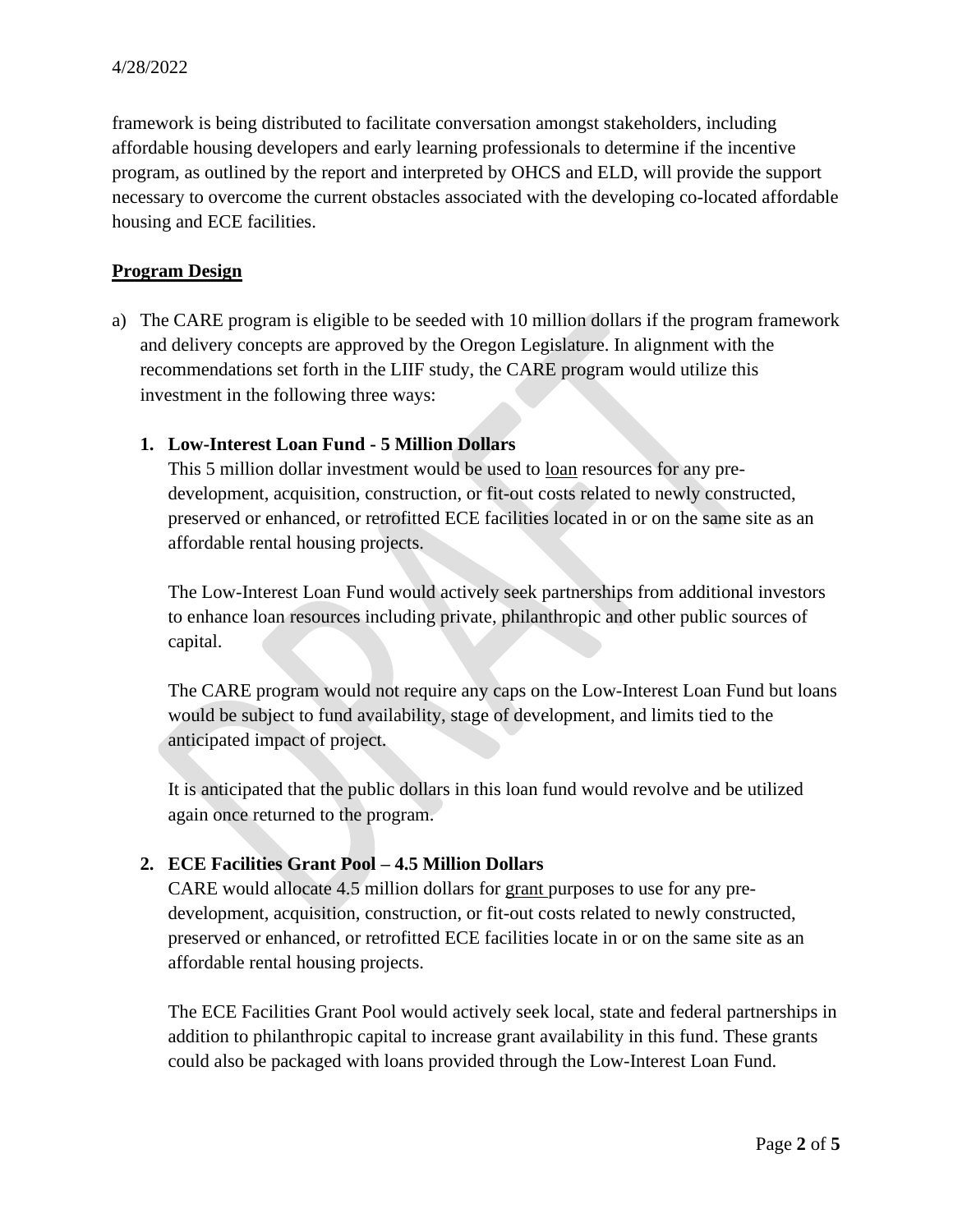The CARE program would cap pre-development dollars to \$120,000 per project and full build out costs to \$2 million dollars. Additional resource caps include no more than \$40,000 - \$60,000 per child for new construction and a \$25,000 - \$50,000 per child cap for tenant improvement developments. Program administrators will determine caps on a project by project basis using locational comparisons, current construction cost models and other applicable data yet to be determined.

#### **3. Family Child Care Repair and Renovation Grants – \$500,000**

CARE would allocate \$500,000 for grant purposes to use for any costs associated with improving indoor or outdoor space of an existing unit of affordable housing (OHCS restricted) to accommodate a Family Child Care provider.

The ECE Facilities Grant Pool would actively seek local, state and federal partnerships in addition to philanthropic capital to increase grant availability in this fund.

Award caps would be imposed on this fund capped at \$2,000 - \$5,000 per child with a maximum award of \$50,000. Program administrators will determine caps on a project by project basis using locational comparisons, current construction cost models and other applicable data yet to be determined. Funds should be allocated based on the actual costs of repairs

Additional investments from the State (if applicable) may be layered into this funding formula or modified depending upon availability, need, and outcomes.

- b) All program funding may be prioritized based on a number of factors including but not limited to:
	- Project readiness
	- Potential impact on the community
	- The development's commitment to serving BIPOC families, rural communities, and other areas with evidenced severe ECE supply shortages
	- Percent of ECE slots dedicated to residents of co-located affordable housing
	- Project viability
	- Geographic considerations
	- The developer and/or ECE provider's commitment to equity and diversity within their workforce

## **Program Delivery**

Citing best practices, the report recommends that any approved resources be distributed by a third-party Community Development Finance Institution (CDFI) as opposed to administration by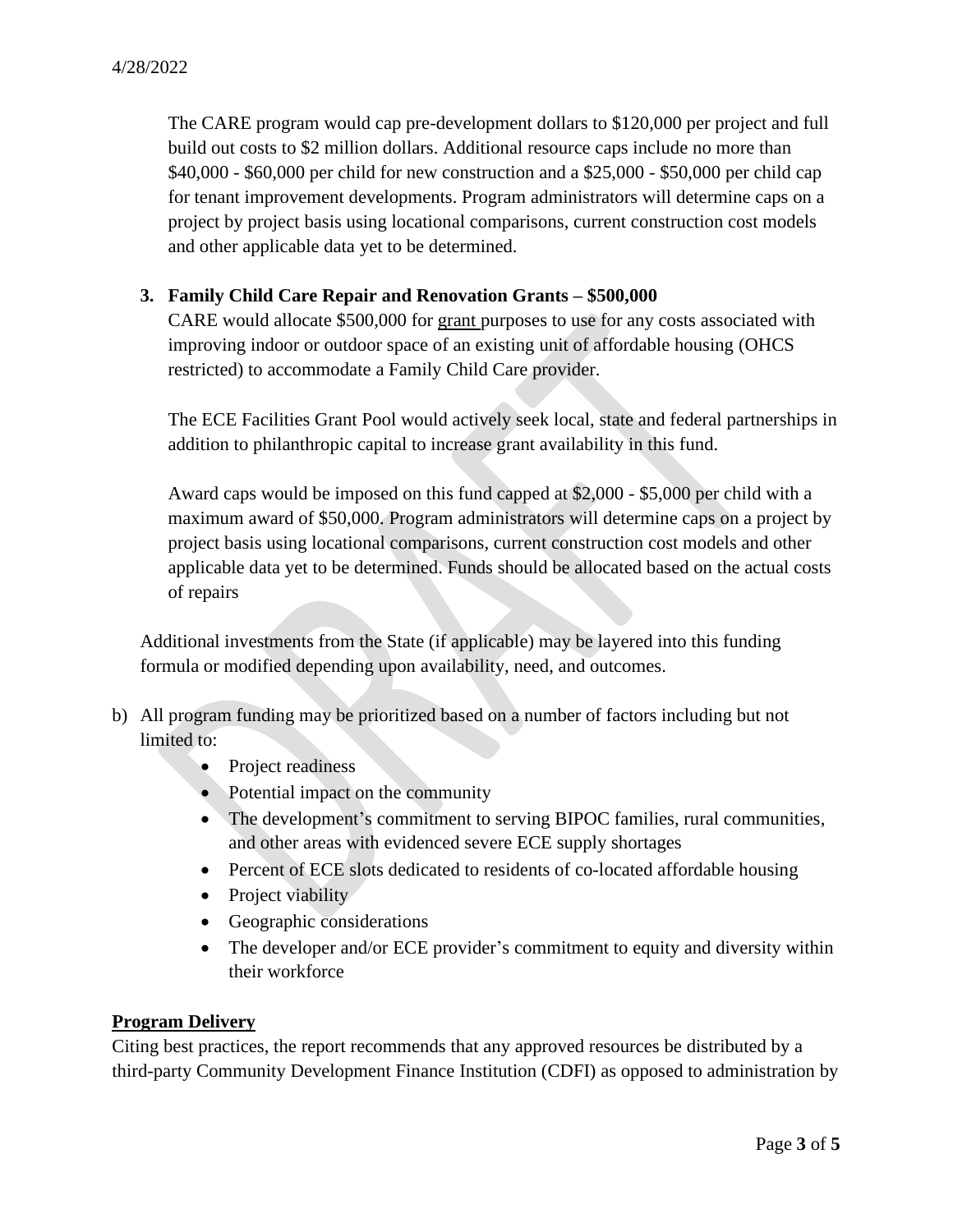State Government. OHCS and ELD agree with this recommendation based on the following factors:

- 1. Technical assistance involves two disciplines that are clearly separated in state government: affordable housing finance and ECE. A third party contractor would be best situated to assist with the interdisciplinary technical issues associated with this type of incentive program;
- 2. State government is not well suited to manage an investment fund which is essentially what the Low-Interest Loan Fund is. CDFIs are uniquely situated to work with financial institutions, governments and philanthropic entities to enhance the State's investment with additional resources increasing the availability of ECE.
- 3. The report recommends a development tracking system that would match new developments with ECE providers on a communitywide basis. This type of work is community based and difficult for a state organization to do. In addition, this matchmaking will likely evolve into technical assistance needs which, again, are best provided by a third party.

The third party management entity will be required to do the following:

- 1. Manage and track the program funds, track the development pipeline and provide technical assistance.
- 2. Create and monitor a state pipeline of ECE operators and developers interested in colocation. This should be updated regularly.
- 3. Work with private, philanthropic, and other public sources of capital to grow loan and grant pools. OHCS would anticipate the loan pool investment dollars would be matched (at a minimum) and the grant pools also increased through fundraising activities.

# **Program Administration:**

OHCS and ELD propose that, pending approval of the funding, a Request For Proposals (RFP) be issued inviting CDFI entities to propose program establishment around the parameters established in this framework. A proposal would then be chosen to manage the fund based upon a number of factors including but not limited to:

- Experience in providing technical assistance for these two disciplines;
- Experience and outcomes in managing and growing similar investment funds;
- Experience in working with funding organizations and community partners (including developers and ECE operators) in Oregon and the greater Pacific Northwest;
- Program design response including how the program will be emphasizing low-income and BIPOC families, rural communities and other areas with severe housing and ECE supply shortages;
- Program evaluation design that would provide OHCS and researchers the ability to determine the program's impact on:
	- o ECE expansion